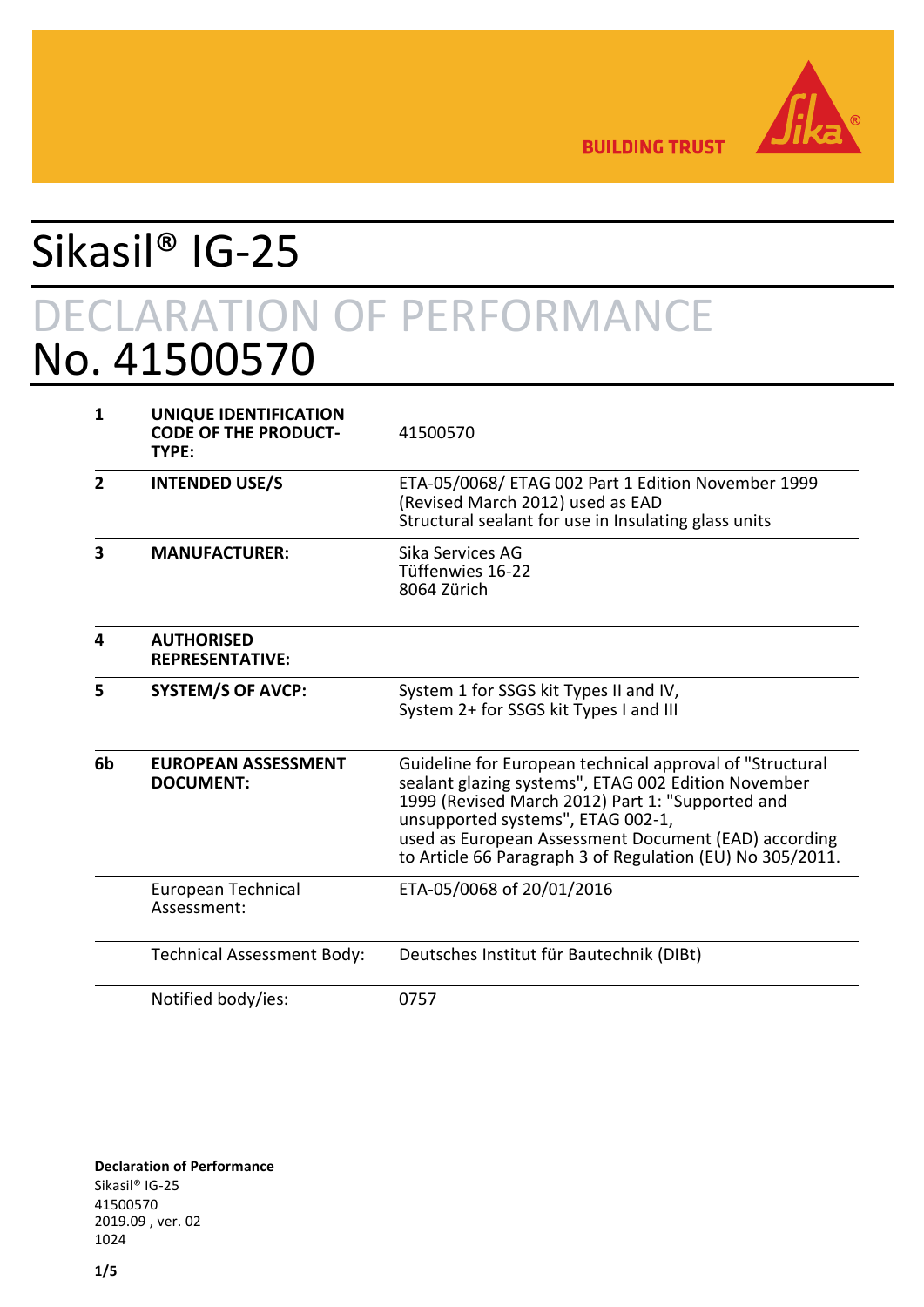### **7 DECLARED PERFORMANCE/S**

#### **3.1 Mechanical resistance and stability (BWR 1)**

Requirements with respect to the mechanical resistance and stability of non-load bearing parts of the works are under the Essential Requirement safety in use, Section 3.4. Indications for design calculation see Annex 1

| Basic requirements for construction works |                                                                                |                                                                                 |  |
|-------------------------------------------|--------------------------------------------------------------------------------|---------------------------------------------------------------------------------|--|
| BWR1                                      | Mechanical resistance and stability                                            | See BWR4                                                                        |  |
| BWR2                                      | Reaction to fire                                                               | <b>NPD</b>                                                                      |  |
| BWR3                                      | Dangerous substances                                                           | <b>NPD</b>                                                                      |  |
| BWR4                                      | Design stress in tension odes                                                  | $0.14$ MPa                                                                      |  |
|                                           | Design stress in dynamic shear Tdes                                            | 0.101 MPa                                                                       |  |
|                                           | Design stress in static shear t∞                                               | 0.01 MPa                                                                        |  |
|                                           | Characteristic stress at rupture-tension R <sub>u,5</sub>                      | 0.84 MPa                                                                        |  |
|                                           | Characteristic stress at rupture-dynamic<br>shear $R_{u,5}$                    | 0.61 MPa                                                                        |  |
|                                           | Modulus of elasticity in tension or<br>compression tangential to the origin Eo | 2.2 MPa                                                                         |  |
|                                           | Modulus of elasticity in shear tangential to<br>the origin G <sub>o</sub>      | 0.73 MPa                                                                        |  |
|                                           | Working time (at 23°C, 50% R.H.)                                               | 20 minutes                                                                      |  |
|                                           | Tack-free time (at 23°C, 50% R.H.)                                             | 180 to 300 minutes                                                              |  |
|                                           | Time before transport of the bonded frame                                      | 3 days                                                                          |  |
|                                           | Specific mass (mixed at 13/1 ratio) Vmean                                      | 1.36 $g/cm3$                                                                    |  |
|                                           | Hardness Shore A                                                               | Mean of 42 (minimum of 34)                                                      |  |
|                                           | Thermogravimetric analysis                                                     | Curve kept in the technical file of the European<br><b>Technical Assessment</b> |  |
|                                           | Colour                                                                         | <b>Black</b>                                                                    |  |
| BWR5                                      | Protection against noise                                                       | <b>NPD</b>                                                                      |  |
| BWR6                                      | Thermal conductivity $\lambda$                                                 | 0.35 W/(m K)                                                                    |  |
| BWR7                                      | Sustainable use of natural resources                                           | <b>NPD</b>                                                                      |  |

**Declaration of Performance** Sikasil® IG-25 41500570 2019.09 , ver. 02 1024



**BUILDING TRUST**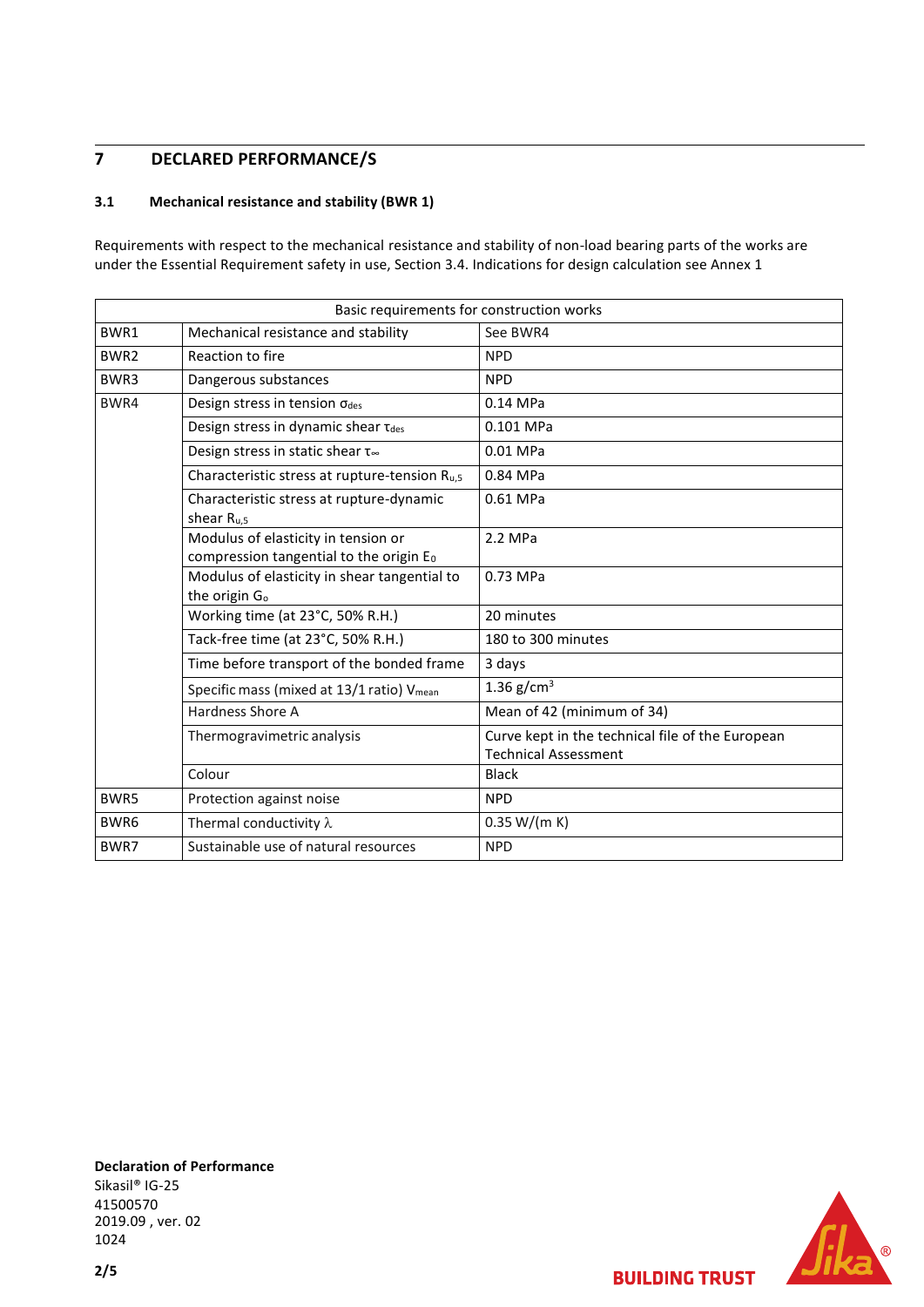#### **8 APPROPRIATE TECHNICAL DOCUMENTATION AND/OR - SPECIFIC TECHNICAL DOCUMENTATION**

The performance of the product identified above is in conformity with the set of declared performance/s. This declaration of performance is issued, in accordance with Regulation (EU) No 305/2011, under the sole responsibility of the manufacturer identified above.

Signed for and on behalf of the manufacturer by:

Name: Ulli Mueller Function: Head Market Field Engineering At Peschiera Borromeo on 25 September 2019

Name: Caterina Malanchini Function: CFO Manager

At Peschiera Borromeo on 25 September 2019

. . . . . . . . . . . . . . . . . . . . . . . . . . . . . . . .

. . . . . . . . . . . . . . . . . . . . . . . . . . . . . . . . .

End of information as required by Regulation (EU) No 305/2011

**Declaration of Performance** Sikasil® IG-25 41500570 2019.09 , ver. 02 1024



**BUILDING TRUST**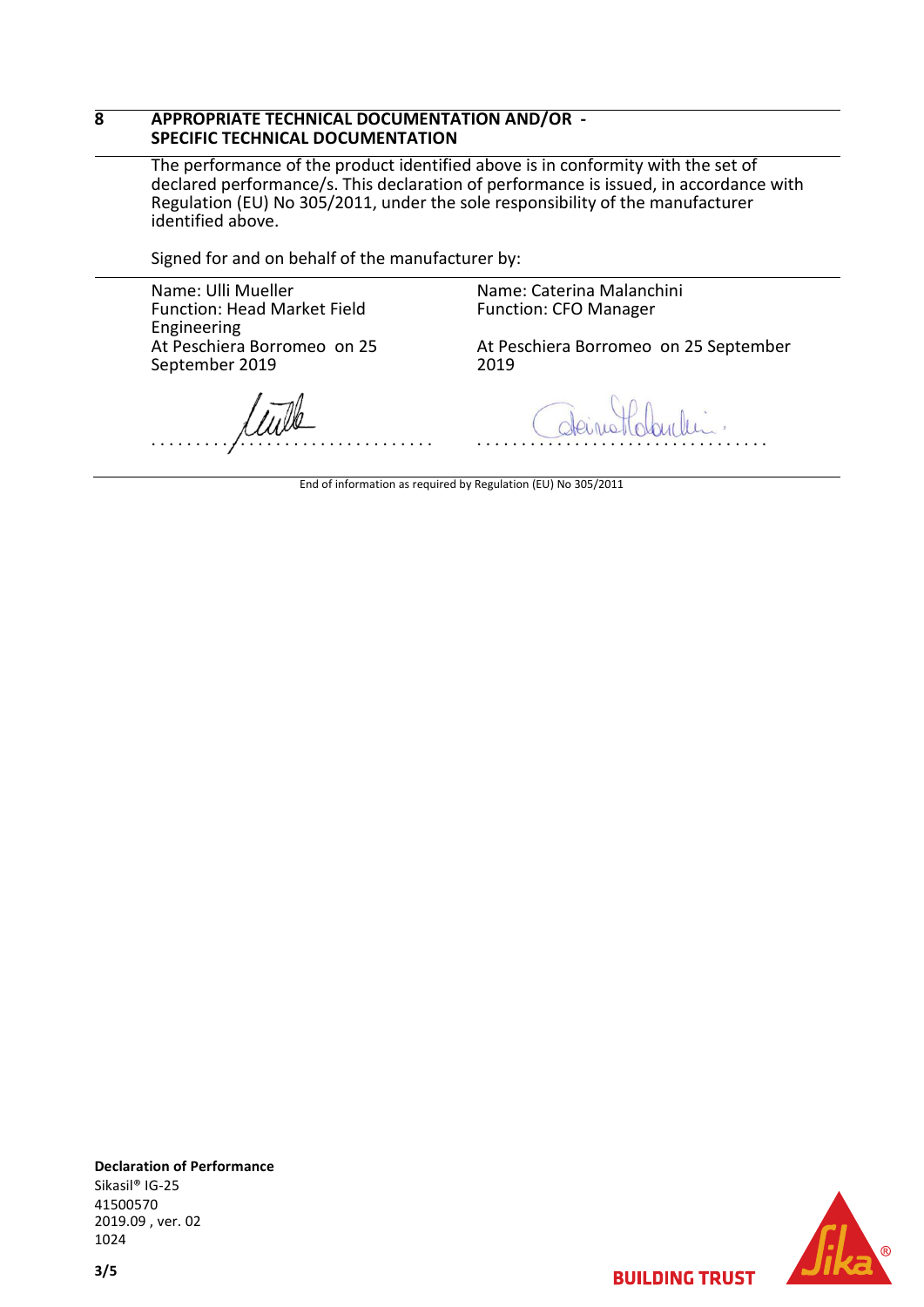## **CE MARKING**

|                                                                                | 05                                          |  |  |  |
|--------------------------------------------------------------------------------|---------------------------------------------|--|--|--|
| Sika Services AG, Zurich, Switzerland                                          |                                             |  |  |  |
| 41500570                                                                       |                                             |  |  |  |
| ETAG 002 Part 1 Edition November 1999 (Revised March 2012) used as EAD         |                                             |  |  |  |
| Notified Body 0757                                                             |                                             |  |  |  |
| Structural sealant for use in Insulating glass units                           |                                             |  |  |  |
| Design stress in tension odes                                                  | 0.14 MPa                                    |  |  |  |
| Design stress in dynamic shear Tdes                                            | 0.101 MPa                                   |  |  |  |
| Design stress in static shear t∞                                               | 0.01 MPa                                    |  |  |  |
| Characteristic stress at rupture-tension R <sub>u,5</sub>                      | 0.84 MPa                                    |  |  |  |
| Characteristic stress at rupture-dynamic shear R <sub>u,5</sub>                | 0.61 MPa                                    |  |  |  |
| Modulus of elasticity in tension or compression<br>tangential to the origin Eo | 2.2 MPa                                     |  |  |  |
| Modulus of elasticity in shear tangential to the origin G <sub>o</sub>         | 0.73 MPa                                    |  |  |  |
| Working time (at 23°c, 50% R.H.)                                               | 20 minutes                                  |  |  |  |
| Tack-free time (at 23°c, 50% R.H.)                                             | 180 to 300 minutes                          |  |  |  |
| Time before transport of the bonded frame                                      | 3 days                                      |  |  |  |
| Specific mass (mixed at 13/1 ratio) Vmean                                      | 1.36 $g/cm^{3}$                             |  |  |  |
| Hardness Shore A                                                               | Mean of 42 (minimum of 34)                  |  |  |  |
| Thermogravimetric analysis                                                     | Curve kept in the technical file of the ETA |  |  |  |
| Colour                                                                         | <b>Black</b>                                |  |  |  |
| Thermal conductivity $\lambda$                                                 | 0.35 W/(m K)                                |  |  |  |
|                                                                                |                                             |  |  |  |

**[dop.sika.com](http://dop.sika.com/)**

## **ECOLOGY, HEALTH AND SAFETY INFORMATION (REACH)**

For information and advice on the safe handling, storage and disposal of chemical products, users shall refer to the most recent Safety Data Sheet (SDS) containing physical, ecological, toxicological and other safety related data.

## **LEGAL NOTE**

The information, and, in particular, the recommendations relating to the application and end-use of Sika products, are given in good faith based on Sika's current knowledge and experience of the products when properly stored, handled and applied under normal conditions in accordance with Sikas recommendations. In practice, the differences in materials, substrates and actual site conditions are such that no warranty in respect of merchantability or of fitness for a particular purpose, nor any liability arising out of any legal relationship whatsoever, can be inferred either from this information, or from any written recommendations, or from any other advice offered. The user of the product must test the products suitability for the intended application and purpose. Sika reserves the right to change the properties of its products. The proprietary rights of third parties must be observed. All orders are accepted subject to our current terms of sale and delivery. Users must always refer to the most recent issue of the local Product Data Sheet for the product concerned, copies of which will be supplied on request.

#### **Declaration of Performance**

Sikasil® IG-25 41500570 2019.09 , ver. 02 1024



**BUILDING TRUST**